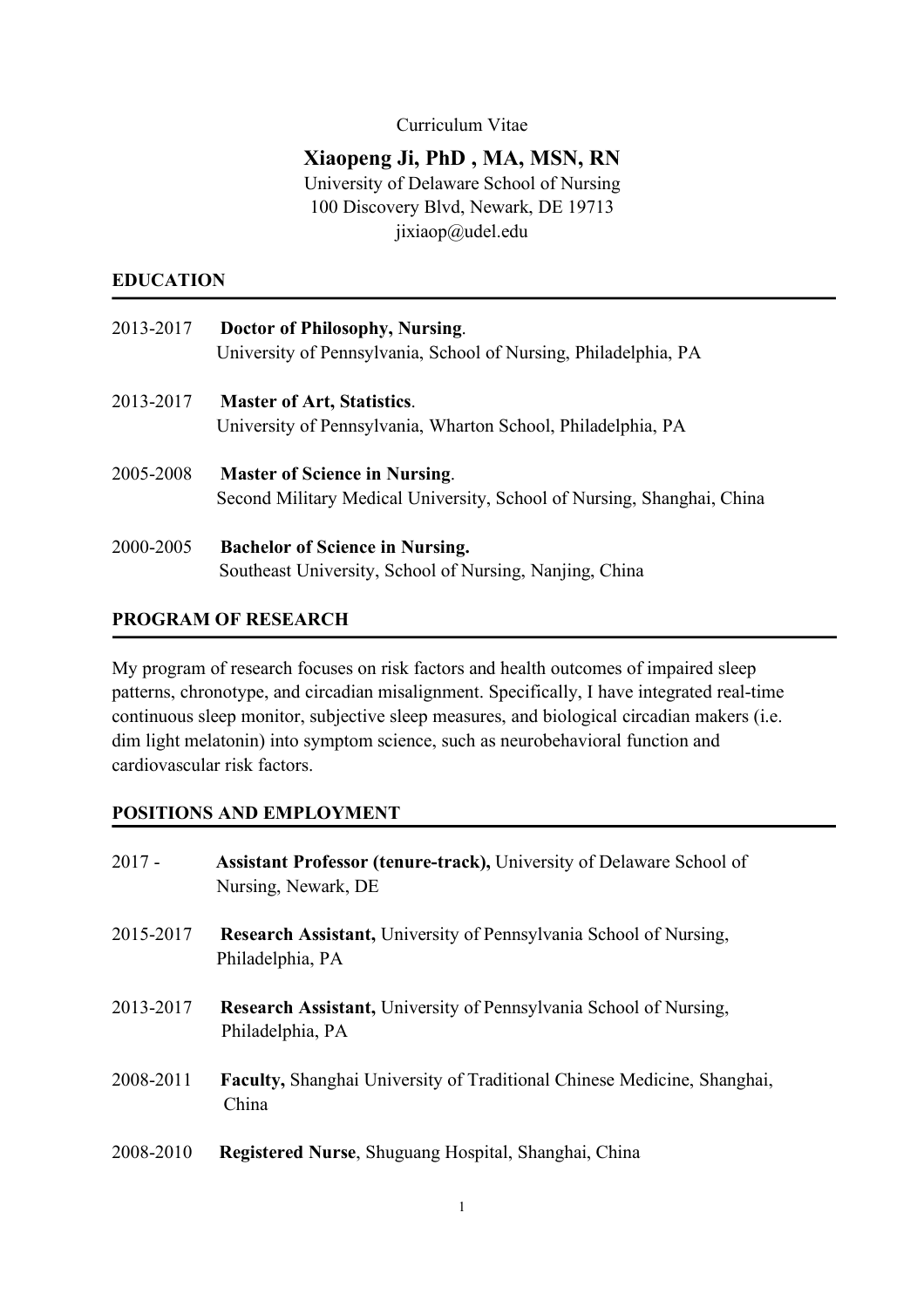# **LICENSURES**

Registered Nurse, DE (#L1-0055239), CA (# 95037114), USA

# **FUNDED GRANTS, COMPLETED**

R21DC016391-01A1 Earle (PI) 08/2018-12/2021 NIH

Perceptual learning and memory consolidation in adults with and without language impairment. This study aims to determine how memory consolidation of speech during sleep differs across college students with and without a history of language impairment. Role: Co-I

18A01422 Ji (PI) 09/2018-10/2020 American Nurses Foundation Research Award

Cardiovascular risk assessment among late Adolescents: sleep variability, napping and inflammatory biomarkers

This study aims to examine the associations among intraindividual variability in nighttime sleep, napping duration, circadian misalignment (behavioral and biological markers), chronotype and cardiovascular risk among late adolescents aged 18-21 years, as well as the role of inflammatory biomarkers as potential mediators. Role: PI

University of Delaware Start-up Funding.

The impact of COVID-19 pandemic on sleep and executive function in young adults. This study aims to track changes to sleep (sleep duration and quality, midsleep times, social jetlag) and executive function before and during COVID-19, and explored whether changes in EF varied by sleep and social risk factor. Role: PI

18A00607 Ji (PI) 06/2018-06/2020

University of Delaware General University Research Program

The relationship among sleep, executive function and diabetes management in late adolescents with Type 1 Diabetes.

This study aims to: (1) characterize intra-individual sleep variability and executive function in late adolescents with *T1D* compared to age-matched healthy controls; (2) examine the role of sleep variability and executive function in glycemic control among adolescents with *T1D*. Role: PI

Office of Nursing Research Award, University of Pennsylvania School of Nursing 10/2016- 8/2017

Midday napping, nighttime Sleep and neurocognitive function in adolescents. Role: PI

Ji (PI) 04/2020-12/2020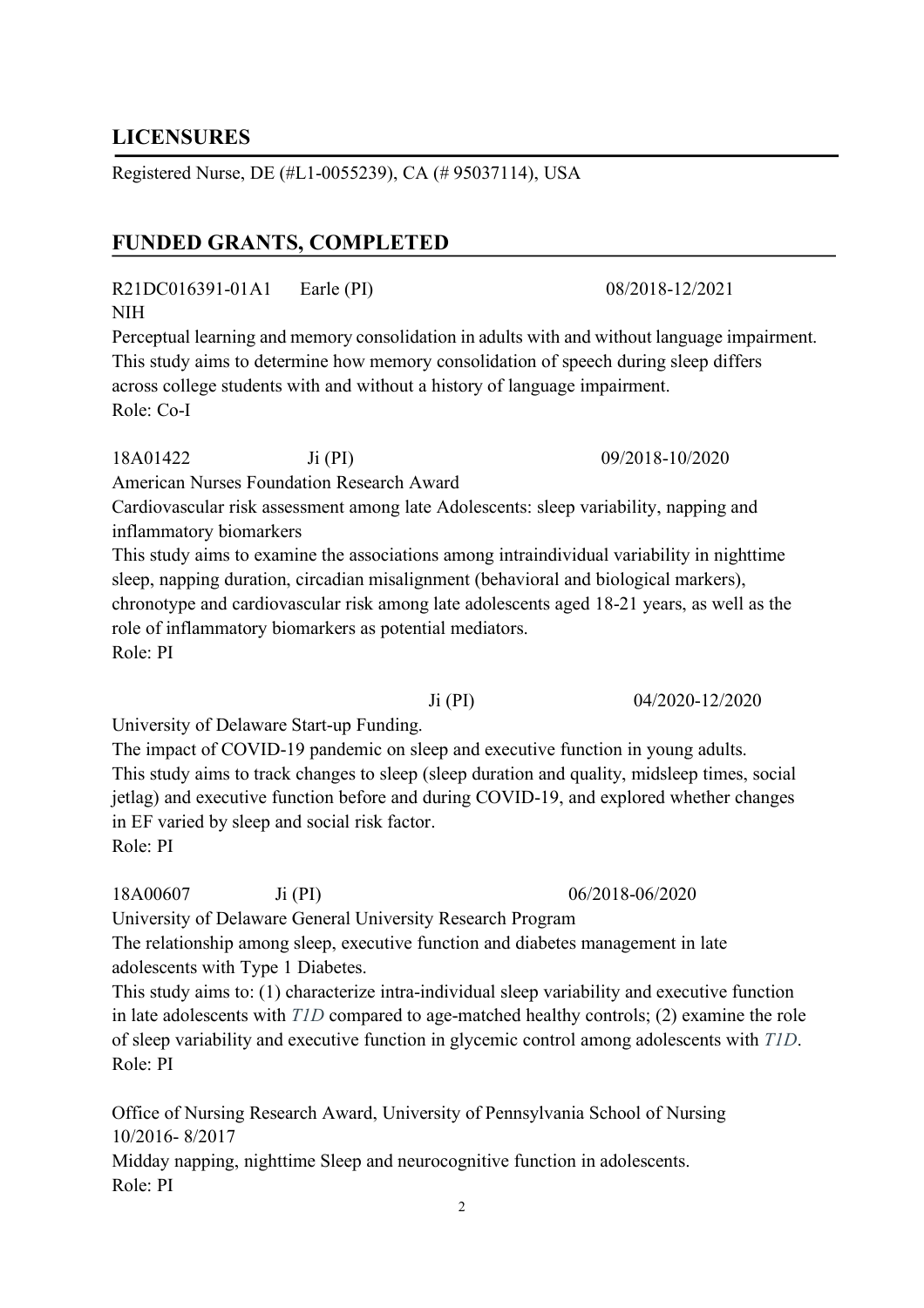Office of Nursing Research Award, University of Pennsylvania School of Nursing Serum micronutrients, sleep quality and daytime functioning in adolescents. 3/2015-3/2016 Role: PI

## **PUBLICATIONS**

- 1. **Ji, X**., Saylor, J., & Earle, F. S. (2021). Sufficient sleep attenuates COVID-19 pandemicrelated executive dysfunction in late adolescents and young adults. *Sleep medicine*, *85*, 21- 24.
- 2. **Ji, X.,** Compher, C. W., Irving, S. Y., Kim, J., Dinges, D. F., & Liu, J. (2021). Serum Micronutrient Status, Sleep Quality and Neurobehavioral function among Early Adolescents. *Public Health Nutrition*, 1-27.
- 3. **Ji, X**., Wang, Y., & Saylor, J. (2021). Sleep and type 1 diabetes mellitus management among children, adolescents, and emerging young adults: A systematic review. *Journal of Pediatric Nursing*, *61*, 245-253.
- 4. Griffioen**,** M. A., Bowen, M., Resnick, B. Renn, C. L. & **Ji, X.** Prior night sleep affects next-day pain interference among community-dwelling older adults with chronic lower extremity pain. *Research in Gerontological Nursing.*
- 5. Bowen, M., **Ji, X.** & Griffioen, M. A. (2021). Poor sleep predicts increased pain perception among adults with mild cognitive impairment. *Nursing Research (Advance online publication)* doi: 10.1097/NNR.0000000000000506
- 6. Liu, J., **Ji, X.,** Wang, G., Li, Y., Leung, P. W., & Pinto-Martin, J. (2020). Maternal emotions during the pre/postnatal periods and children's sleep behaviors: the mediating role of children's behavior. *Journal of Affective Disorders*.
- 7. Cui, N., **Ji, X**., Li, J., Cui, N., & Wang, G. (2020). Associated factors of habitual midday napping among Chinese adolescents. *Sleep and Biological Rhythms*, 1-11.
- 8. Yang, Y., Liu, W., **Ji, X**., Ma, C., Wang, X., Li, K., & Li, J. (2020). Extended afternoon naps are associated with hypertension in women but not in men. *Heart & Lung*, *49*(1), 2-9.
- 9. Ness, M., Saylor, J., **Ji, X.,** Bell, A., & Habermann, B. (2020). Challenges Experienced by Parents of Emerging Young Adults With Type 1 Diabetes Mellitus During the Transition to College. *The Diabetes Educator*, 0145721720943120.
- 10. Chee, W., Lee, Y., **Ji, X**., Chee, E., & Im, E. O. (2020). The Preliminary Efficacy of a Technology-Based Cancer Pain Management Program Among Asian American Breast Cancer Survivors. *CIN: Computers, Informatics, Nursing*, *38*(3), 139-147.
- 11. **Ji, X**., Cui, N., & Liu, J. (2019). Using propensity score matching with doses in observational studies: An example from a child physical abuse and sleep quality study. *Research in Nursing & Health*, *42*(6), 436-445.
- 12. **Ji, X.,** Saylor, J., & Liu, J. (2019). The interactive effect of habitual midday napping and nighttime sleep duration on impaired fasting glucose risk in healthy adolescents. *Sleep medicine*, 64, 77-84.
- 13. Chee, W., **Ji, X.,** Kim, S., Park, S., Zhang, J., Chee, E., ... & Im, E. O. (2019). Recruitment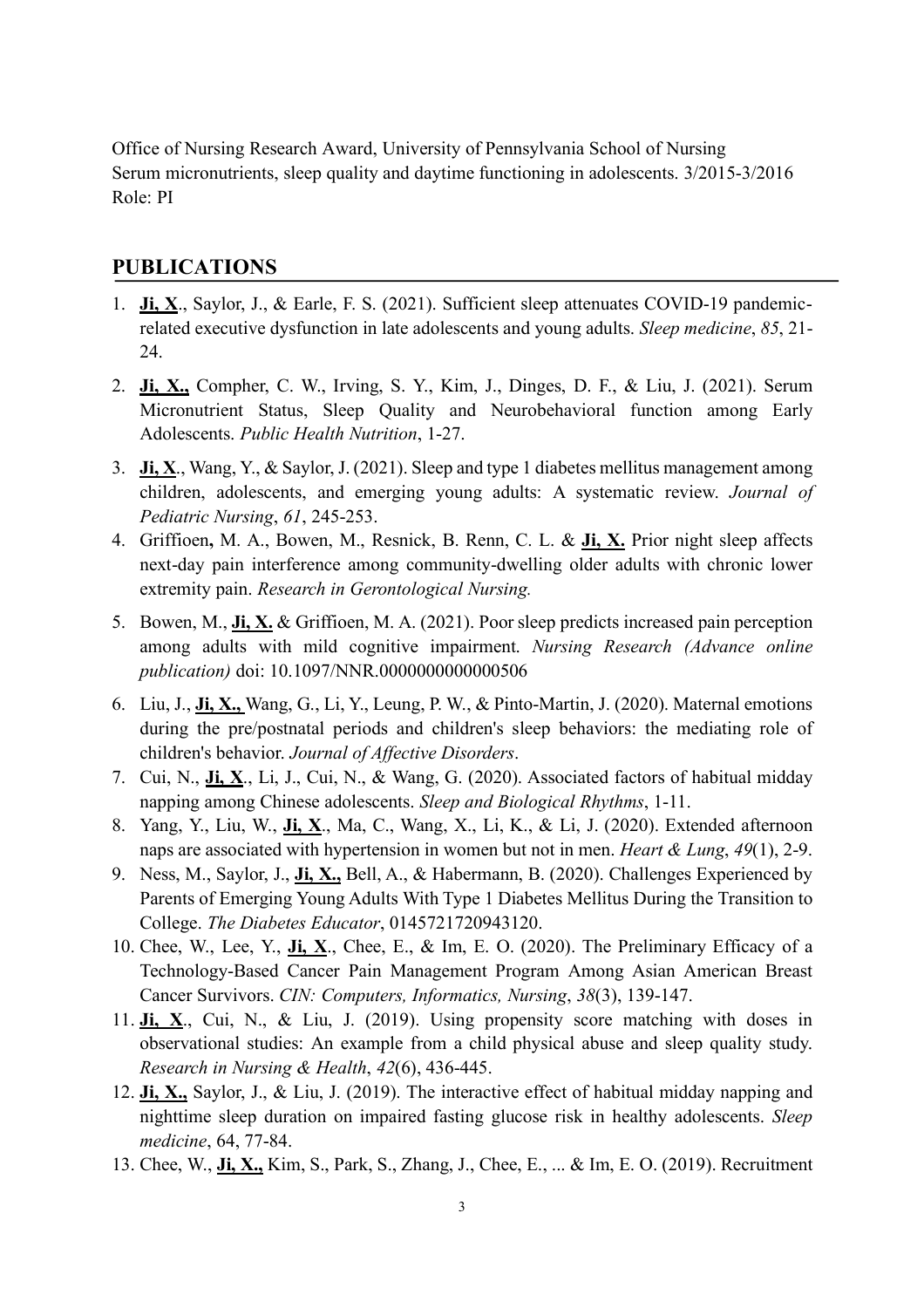and Retention of Asian Americans in Web-Based Physical Activity Promotion Programs: A Discussion Paper. *Computers, Informatics, Nursing*, *37*(9), 455.

- 14. Im, E. O., **Ji, X**., Kim, S., et al. (2019). Challenges in a Technology-Based Cancer Pain Management Program Among Asian American Breast Cancer Survivors. CIN: Computers, Informatics, Nursing. CIN: Computers, Informatics, Nursing 37, no. 5 (2019): 243-249.
- 15. Liu, J., Feng, R., **Ji, X.,** Cui, N., Raine, A., & Mednick, S. C. (2019). Midday napping in children: Associations between nap frequency and duration across cognitive, positive psychological well-being, behavioral, and metabolic health outcomes. Sleep. In press.
- 16. Saylor, J., **Ji, X.,** Calamaro, C., Davey, A. (2019). Does Sleep Duration, Napping, and Social Jetlag Predict Hemoglobin A1c among College Students with Type 1 Diabetes Mellitus? Diabetes Research and Clinical Practice.
- 17. **Ji, X.,** Li, J, Liu, J. (2018). The Relationship between Midday Napping and Neurocognitive Function in Early Adolescents. *Behavioral Sleep Medicine,16* (2). [Epub ahead of print]
- 18. Sun, Q., **Ji, X**., Liu, J. (2018). Sleep problems in shift nurses: a brief review and recommendations at both individual and institutional levels. Journal of Nursing Management.
- 19. Li, J., Yang, B., Varrrasse McPhillips, M., **Ji, X.,** Wu, M., Li, M., & Li, K. (2018) Physical activity in related to sleep among community-dwelling older adults in China. Journal of Aging and Physical Activity.
- 20. **Ji, X**., Cui, N., & Liu, J. (2017). Neurocognitive Function Is Associated With Serum Iron Status in Early Adolescents. *Biological Research For Nursing*, *19*(3), 269-277.
- 21. **Ji, X**., Grandner, M. A., & Liu, J. (2017). The relationship between micronutrient status and sleep patterns: a systematic review. *Public health nutrition*, *20*(4), 687-701.
- 22. Cui, N., **Ji, X**., &Liu, J. (2017). Child physical abuse, non-anemic iron deficiency and behavior problems among Chinese children. *Journal of Pediatric Nursing.* [Epub ahead of print]
- 23. Liu, J., Wang, G., **Ji, X**. et al. (2017). Agreement between parent-reports and child selfreports of sleep problems in Chinese children. Sleep and Biological Rhythms, 16(3):283- 291.
- 24. Ma, C., & **Ji, X.** (2017). The Development of Research Competency in Nursing Doctoral Education in US. Chinese Journal of Nursing Education. (in Chinese)
- 25. **Ji, X.,** & Liu, J. (2016). Subjective sleep measures for adolescents: a systematic review. *Child: care, health and development*, 42 (6), 825–839.
- 26. **Ji, X.,** & Liu, J. (2015). Associations between blood zinc concentrations and sleep quality in childhood: A Cohort Study. *Nutrients*, *7*(7), 5684-5696.
- 27. Im, E. O., **Ji, X.,** Zhang, J., Kim, S., Lee, Y., Chee, E., ... & Schapira, M. (2016). Issues in Developing and Evaluating a Culturally Tailored Internet Cancer Support Group. *CIN: Computers, Informatics, Nursing*, *34*(10), 462-469.
- 28. Zhou, G., **Ji, X.,** Cui, N., Cao, S., Liu, C., & Liu, J. (2015). Association between serum copper status and working memory in schoolchildren. *Nutrients*, *7*(9), 7185-7196.
- 29. Chee, W., Kim, S., **Ji, X.,** Park, S., Chee, E., Tsai, H. M., & Im, E. O. (2016). The effect of a culturally tailored web-based physical activity promotion program on Asian American midlife women's depressive symptoms. *Asian/Pacific Island Nursing Journal*, *1*(4), 162-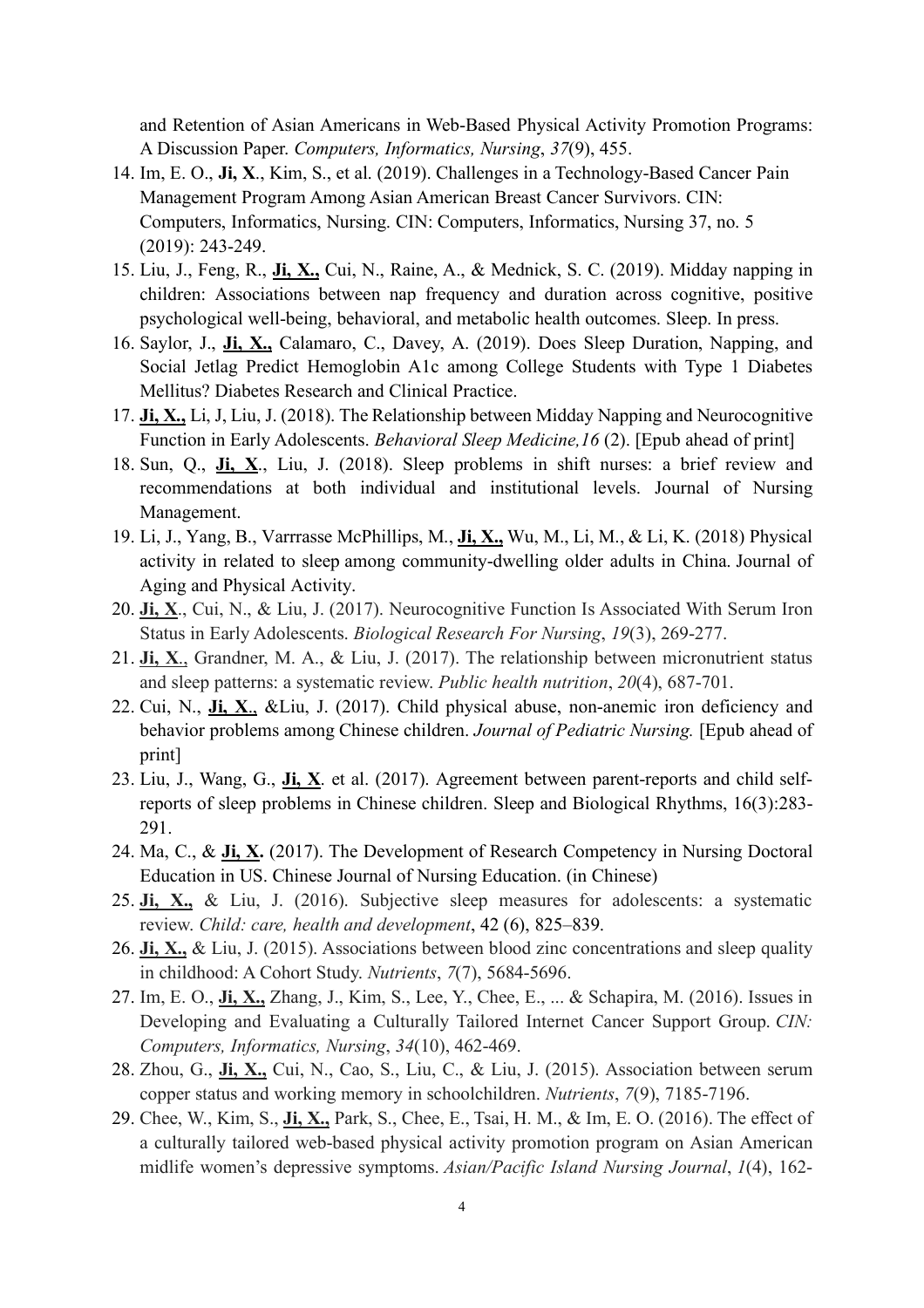173.

- 30. Liu, J., Liu, X., **Ji, X.,** Wang, Y., Zhou, G., & Chen, X. (2016). Sleep disordered breathing symptoms and daytime sleepiness are associated with emotional problems and poor school performance in children. *Psychiatry research*, *242*, 218-225.
- 31. Im, E. O., Lee, Y., **Ji, X.,** Zhang, J., Kim, S., Chee, E., ... & Shapira, M. M. (2016). Internet Recruitment of Asian American Breast Cancer Survivors. *Advances in Nursing Science*, *39*(3), E17-E27.
- 32. Im, E. O., Kim, S., **Ji, X.,** Park, S., Chee, E., Chee, W., & Tsai, H. M. (2017). Improving menopausal symptoms through promoting physical activity: a pilot Web-based intervention study among Asian Americans. *Menopause*, *24*(6), 653-662.
- 33. Chee, W., Kim, S., Chu, T. L., Tsai, H. M., **Ji, X.,** Zhang, J., ... & Im, E. O. (2016). Practical issues in developing a culturally tailored physical activity promotion program for Chinese and Korean American midlife women: A pilot study. *Journal of medical Internet research*, *18*(11).

# **Book Chapters**

- 1. The basic knowledge of health promotion in TCM. Traditional Chinese medicine patient education for common diseases. *Military Medical Science* Press. 2010.
- *2.* Theories Related to Health Promotion. Health promotion in nursing: Chinese-English version. *Shanghai Scientific and Technical Publishers.* 2013

# **PRESENTATIONS**

+indicates work with a student

- 1. **Ji, X**., Covington., L., Brownlow., J. Associations among sleep, physical activity and high body mass index in youth: age differences. SLEEP2021 (accepted for poster presentation)
- 2. **Ji, X.,** Saylor, J., Sufficient sleep attenuates the impact of the COVID-19 pandemic on executive function decline in late adolescents and young adults. SLEEP2021 (accepted for oral presentation)
- 3. Covington., L.**, Ji, X**., Brownlow., J. Cumulative risk associated with poor sleep health in children and adolescents. SLEEP2021 (accepted for poster)
- 4. **Ji, X**., Wang, Y., Saylor, J., Patterson, F., & Ruggiero, L. Habitual Sleep, Circadian Misalignment, and Cardiovascular Risk Factors Among Late Adolescents (poster). *SLEEP 2020.*
- 5. **Ji, X**., Bowen, M., Griffioen, M. Poor Sleep Increases Next Day Pain, Particularly for Older Adults With Mild Cognitive Impairment (oral presentation) . GSA 2020.
- 6. **Ji X**., Saylor J., Liu J. Impaired Fasting Glucose in Early Adolescents: The Interaction between Daytime Napping and Nighttime Sleep Duration. STTI 45th Biennial Convention. (oral presentation). 2019
- 7. +Wang Y**., Ji X**., Saylor J. Sleep patterns and their associations with diabetes management among children and youth with type 1 diabetes mellitus: a systematic review. ENRS 2019.
- 8. **Ji X.,** Gaynor B. An introduction to data analyses in nursing research. (Oral presentation). Bayhealth 11th Annual Research Conference. 2018. 9.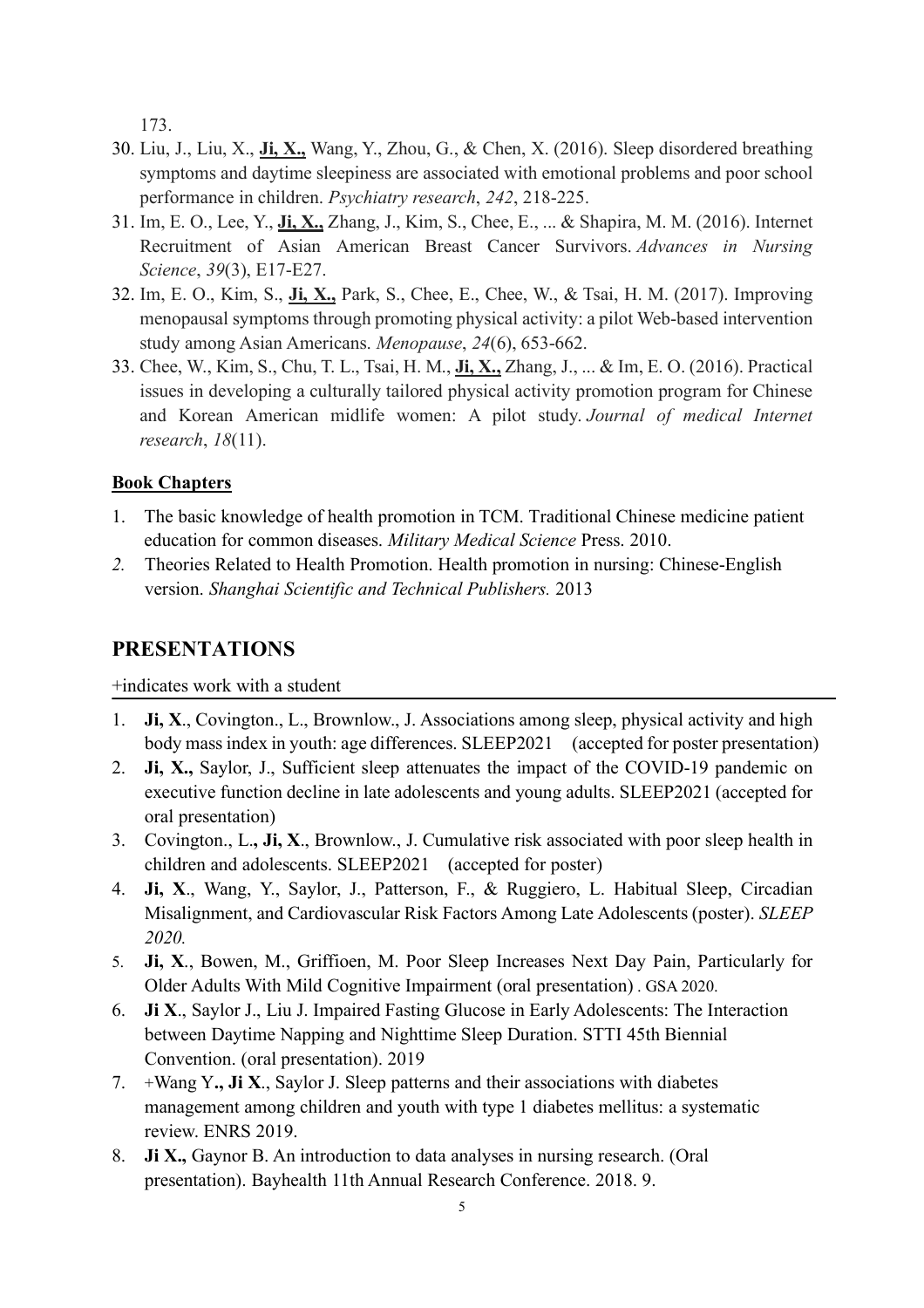- 9. Gaynor B., Ji X.. An Introduction to Mixed Methods Research and Study Design. (Oral presentation). Bayhealth 11th Annual Research Conference. 2018. 9.
- 10. **Ji X.,** Saylor J., Liu J. The Association between Habitual Midday Napping and risk of Impaired Fasting Glucose in Healthy Adolescents. (Oral presentation) SLEEP 2018
- 11. Liu, J., Wang, G., **Ji, X.** et al. Assessment of sleep problems among Chinese preadolescents: concordances and discrepancies in parent and youth self-report, and gender differences. (Poster ) SLEEP 2018
- 12. Liu, J., **Ji, X**. Pinto-Martin, J. Do maternal emotions during the prenatal and postnatal period affect children's sleep? Maternal and Child Health Journal. (Oral presentation) SLEEP 2018
- 13. **Ji X,** Liu J. Micronutrient Status, Sleep Quality and Neurobehavioral Function in Early Adolescents: A Mediation Analysis (Oral presentation) ENRS 2018
- 14. Varrasse M., Ji X., Riegel B., Brewster G. Sleep Quality in Caregivers of Persons with Chronic illness (Poster presentation) ENRS 2018
- 15. Eun-Ok Im, Xiaopeng Ji, et al. Strategies in a Web-based Physical Activity Promotion Program For Asian Americans. (Poster presentation). APHA 2017
- 16. Eun-Ok Im, Xiaopeng Ji, et al. Practical issues in developing and evaluating a culturally tailored technology-based cancer pain management program for Asian American breast cancer survivors (oral presentation, presenter: Eun-Ok Im). APHA 2017
- 17. **Ji X,** Liu J. The Relationship between Sleep Quality, Daytime Nap and Neurocognitive Function in Adolescents. SLEEP 2016.
- 18. **Ji X,** Liu J. Serum Micronutrient Status Associated with Sleep Duration in Adolescents. SLEEP 2015. SRS 2015
- 19. **Ji X,** Liu J. Sleep Patterns and Associated Parental Sleep Factors in Adolescents: A Cross-sectional Study in China. ICN 2015 (accepted for oral presentation).
- 20. **Ji X,** Liu J. Gender Differences in the Sleep Pattern and Associated Parental Sleep Factors among Chinese Adolescents. Global Gender Disparities and Their Impact on Girls. Poster presentation. CHOP. 2014
- 21. **Ji X,** Liu J. The Relationship Between Sleep Quality In Preadolescent And Parent: A Chinese Population Study. Poster presentation. SLEEP 2014. SRS. 2014

# **PROFESSIONAL SERVICE**

# **Grant Review**

| Reviewer, NIH/ MESH (Biobehavioral Mechanisms of Emotion, Stress, and Health) Study |                |
|-------------------------------------------------------------------------------------|----------------|
| Section.                                                                            | February, 2021 |
| Member, NIH/CSR Early Career Reviewer Program.                                      | 2020           |
| <b>Committees</b>                                                                   |                |
| Membership Committee. Sleep Research Society                                        | $06/2018-$     |
| Membership Committee. Asian American Pacific Islander Nurses Association (AAPINA).  |                |
|                                                                                     | $02/2019$ -    |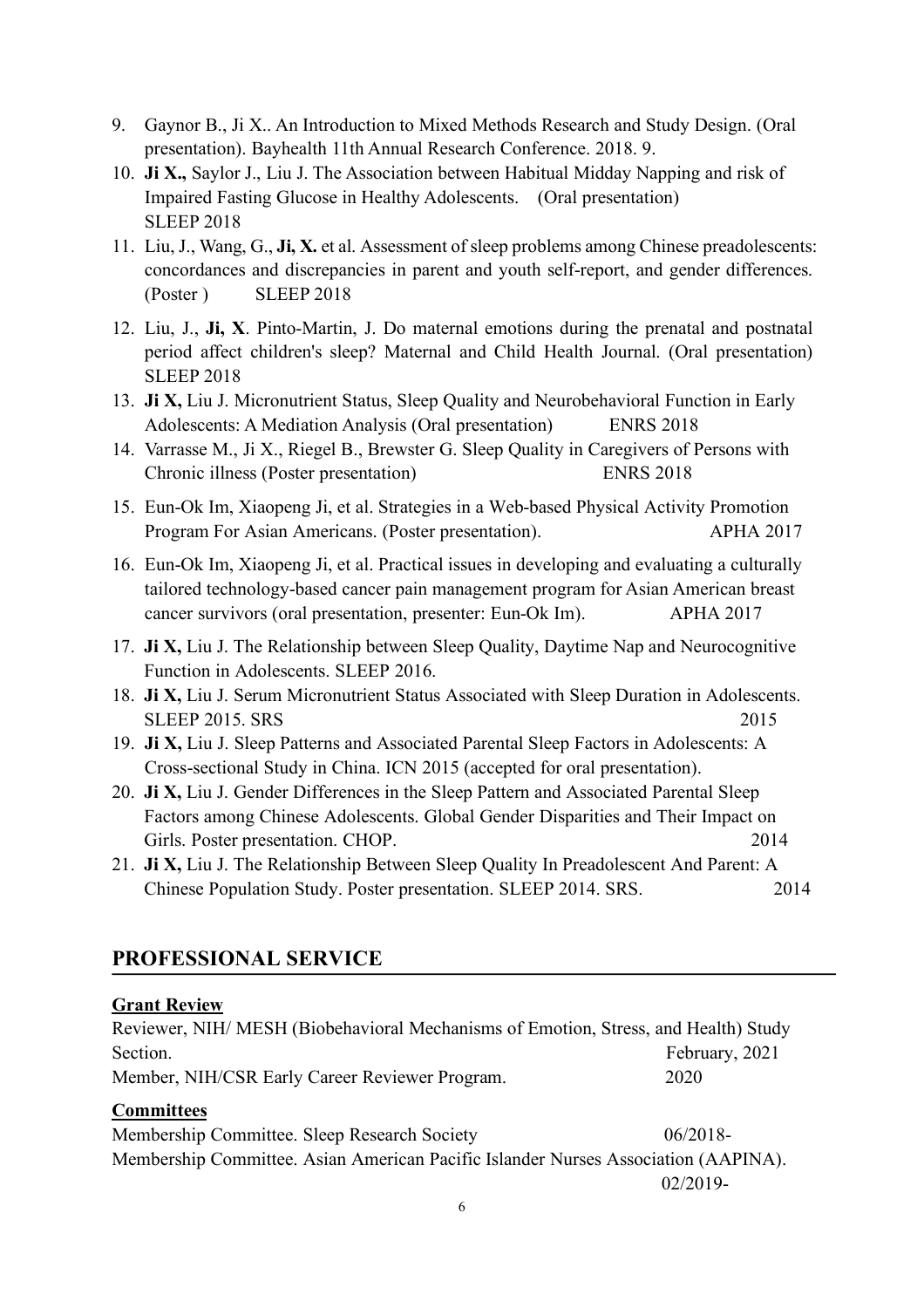| Ongoing Conversation Subcommittee. University of Delaware CHS. | $09/2020$ -     |
|----------------------------------------------------------------|-----------------|
| Research Committee Chair. University of Delaware SON.          | $08/2020$ -     |
| Research Committee member. University of Delaware SON.         | 08/2019-08/2020 |
| Faculty Governance. Sigma Tau International and Xi chapter.    | 06/2018-2019    |

### **Journal Manuscript Review**

Journal of Pediatrics BMC Psychiatry International Journal of Hygiene and Environmental Health Sleep and Biological Rhythms Journal of Clinical Medicine Nature and Science of Sleep Medicine BMC Public Health International Journal of Environmental Research and Public Health. Research Quarterly for Exercise and Sport. Research in Nursing & Health. SLEEP Journal of Preventive Medicine

### **TEACHING** \*indicates course development as well as teaching

#### **School of Nursing, University of Delaware** 2017-

 Introduction to Population Health \* Health, Vulnerability and Diversity Healthcare Research & Evidence Based Practice \* Undergraduate& PhD Independent Study Public and Global Health \*

## **School of Nursing, University of Pennsylvania** 2013-2017 Global Engagement Seminar: Environmental Health Issues and Global Implications (Course coordinator)

Psychological and Social Diversity in Health and Wellness (BSN) (Teaching resident) Scientific Inquiry for Evidence-Based Practice (BSN), Advanced Pathophysiology (MSN) and Integrated Pathophysiology, Pharmacology and Therapy (BSN) (Teaching assistant)

### **School of Nursing, Shanghai University of Traditional Chinese Medicine** 2008-2011

Nursing Research and Introduction to Nursing Science

Nursing Fundamentals (BSN), Nursing Simulation Lab (BSN) and Health Promotion Nursing Research, Health Communication (Shanghai–Northumbria University International Program)

# **STUDENT MENTORSHIP**

### **PhD Student Dissertation Committee Chair\*/Member**